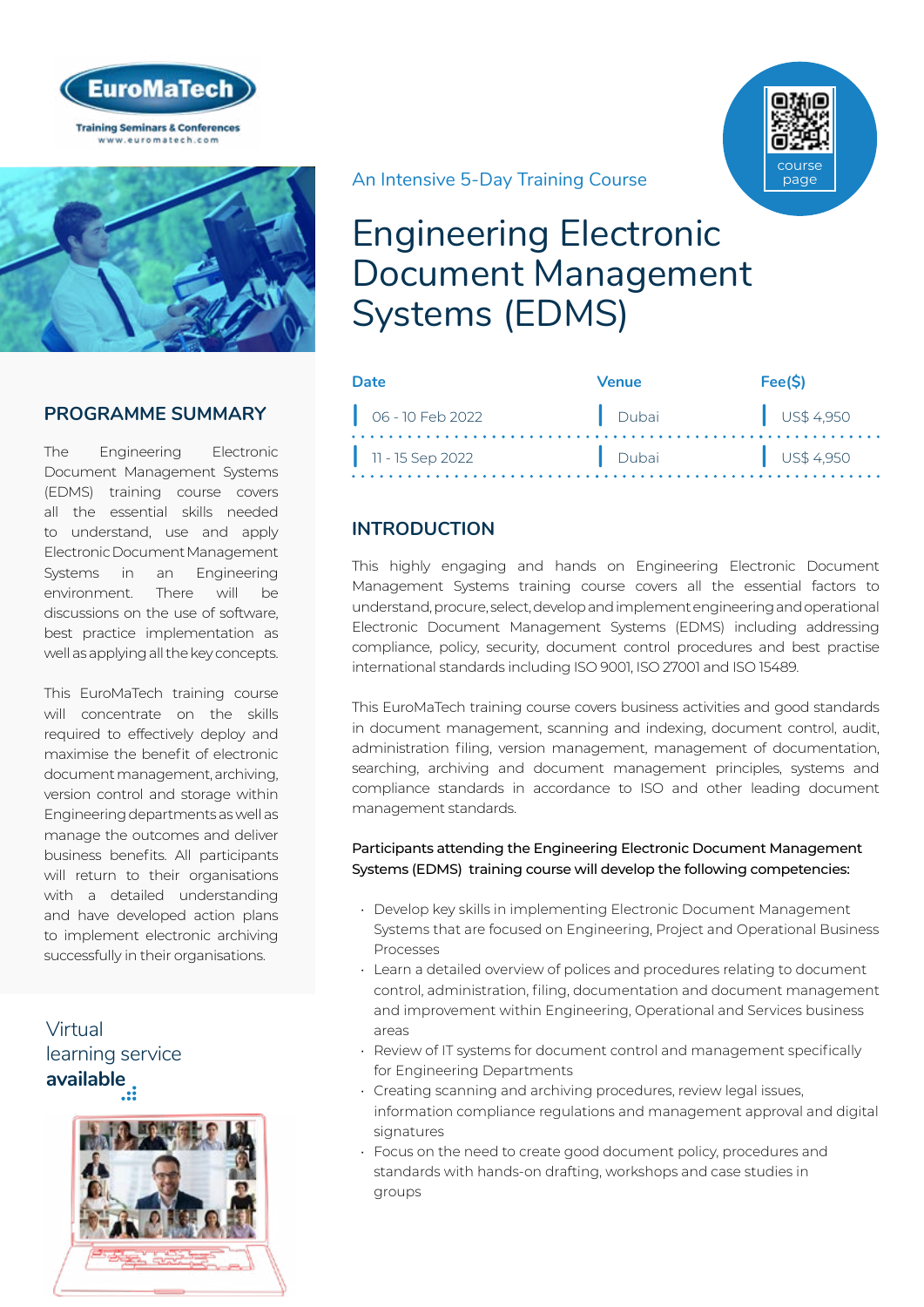## **TRAINING METHODOLOGY**

Participants on the Engineering Electronic Document Management Systems (EDMS) training course will learn by active participation through the use of a wide variety of instructional techniques. The intention is that the trainer will explain issues, using real examples, but will then involve the delegates in discussion, using the information provided. Examples of procedures will be used.

There will be group exercises to allow for a "hands on" approach to learning. Case studies will be utilised to present "best practices" approaches. In addition there will be in depth discussion of critical success factors.

Delegates are encouraged to bring real problem examples with them, for discussion on a confidential basis, and to share their experience of particular issues in their company or industry. Time will be allowed for general discussions, and for one-toone discussion with the trainer.

## **WHO SHOULD ATTEND**

- Professionals who work in
	- » Engineering
	- » Operations
	- » Projects and IT Management
	- » IT Support and Operations
- Technical Staff
- Professionals who are responsible for compliance, regulations and best practices
- Procurement Operational Management Personnel
- Process Supervisors
- Executives
- Team Leaders
- Personnel seeking to enhance their skills

## **PROGRAMME OBJECTIVES**

- Create, develop and put in action document control, auditing and compliance course for Engineering and operational work
- Review the security requirements and put together controls for managing confidential and private documents
- Provide an understanding of how good filing systems are developed
- Consider who needs to be involved in the process of developing such filing systems
- Investigate issues concerning the lack of good filing and documentation standards
- Improve filing and documentation standards
- Improve manual hardcopy and softcopy filing systems
- Introduce document management practices and standards
- Review ISO standards for documentation management

#### **In-house Training**

EuroMaTech is capable of conducting this training programme exclusively for your delegates. Please e-mail us on inhouse@euromatech.ae for further information and/or to receive a comprehensive proposal.







**Email Address:** info@euromatech.ae

**Website:** www.euromatech.com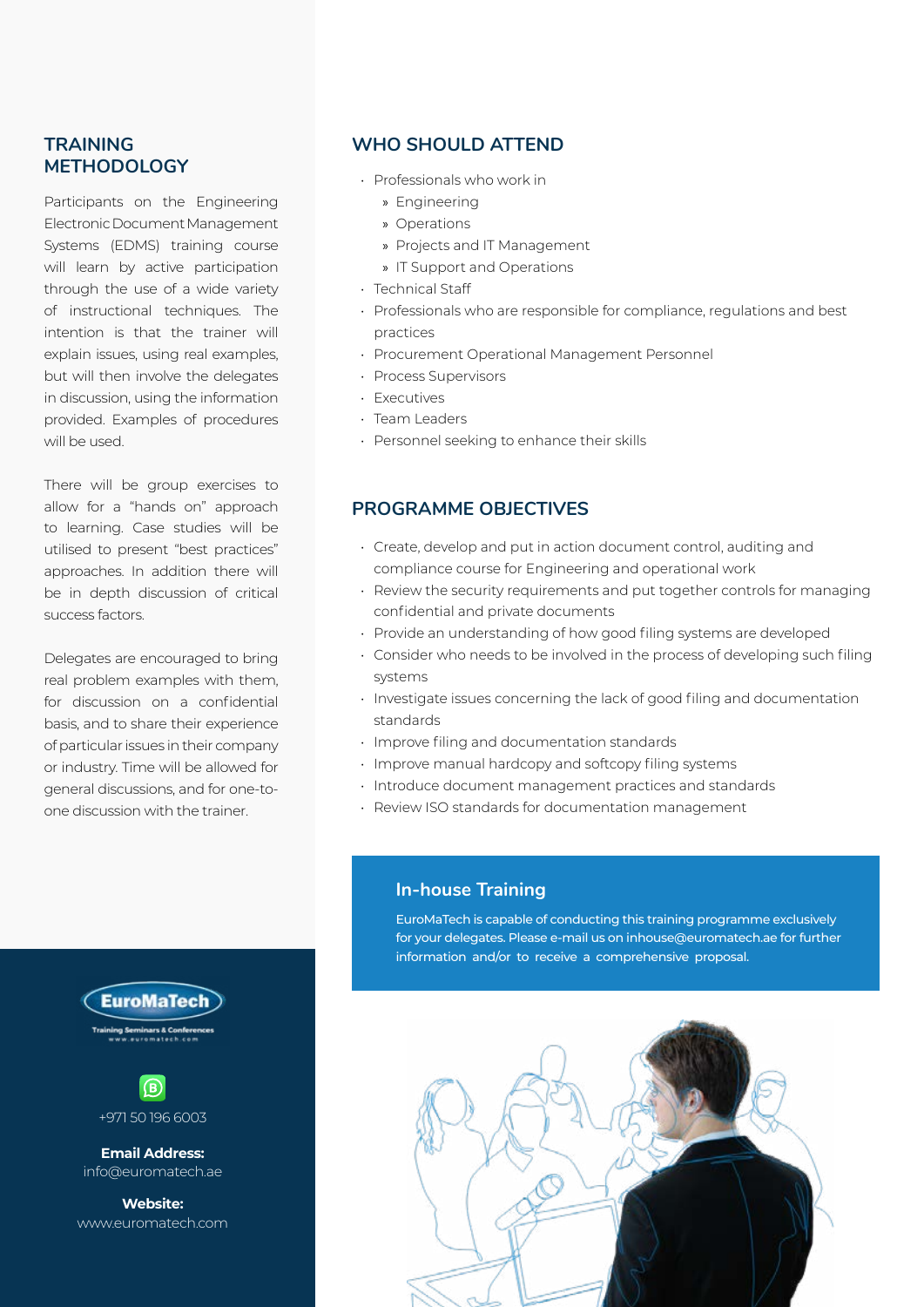# **COURSE OUTLINE**



## **Day 1**

## Introduction to Engineering EDMS

- Introduce Engineering EDMS key concepts and drivers
- Document Management policies and procedures
- Indexing, taxonomy and classification
- Version control, audit and managing Metadata
- Implementing solutions for compliance, ISO standards and regulations

# **Day 2**

## Roles and Responsibilities

- Developing key roles for managing EDMS
- Improving business process re-engineering and business processes
- What needs to be included and workflow
- Who needs to be involved and approval processes
- Management support, review and security approvals

## **Day 3**

#### Designing Document Management Procedures and Systems

- Design overview
- Creating documentation control procedures based on ISO standards
- Creating classifications, taxonomies, retention requirements and filing systems
- Setting up security controls and reviewing information security ISO 27001
- Document management approval process

# **Day 4**

## IT, Standards and Implementation

- Review of IT Document Management Systems
- Procuring an EDMS
- Developing requirements for EDMS
- Implementation Best Practices
- Latest trends in EDMS including Cloud Computing and Software as a Service (SaaS)

# **Day 5**

## Case Studies and Workshops

- Reviewing and Developing an Action Plan
- The future look at EDMS
- Case Studies
- Drafting Exercises
- Final Wrap-up and **Discussion**

# **QUALITY CERTIFICATIONS & ACCREDITATIONS**

EuroMaTech is proud to be associated with the following accreditation bodies:

YРЛ